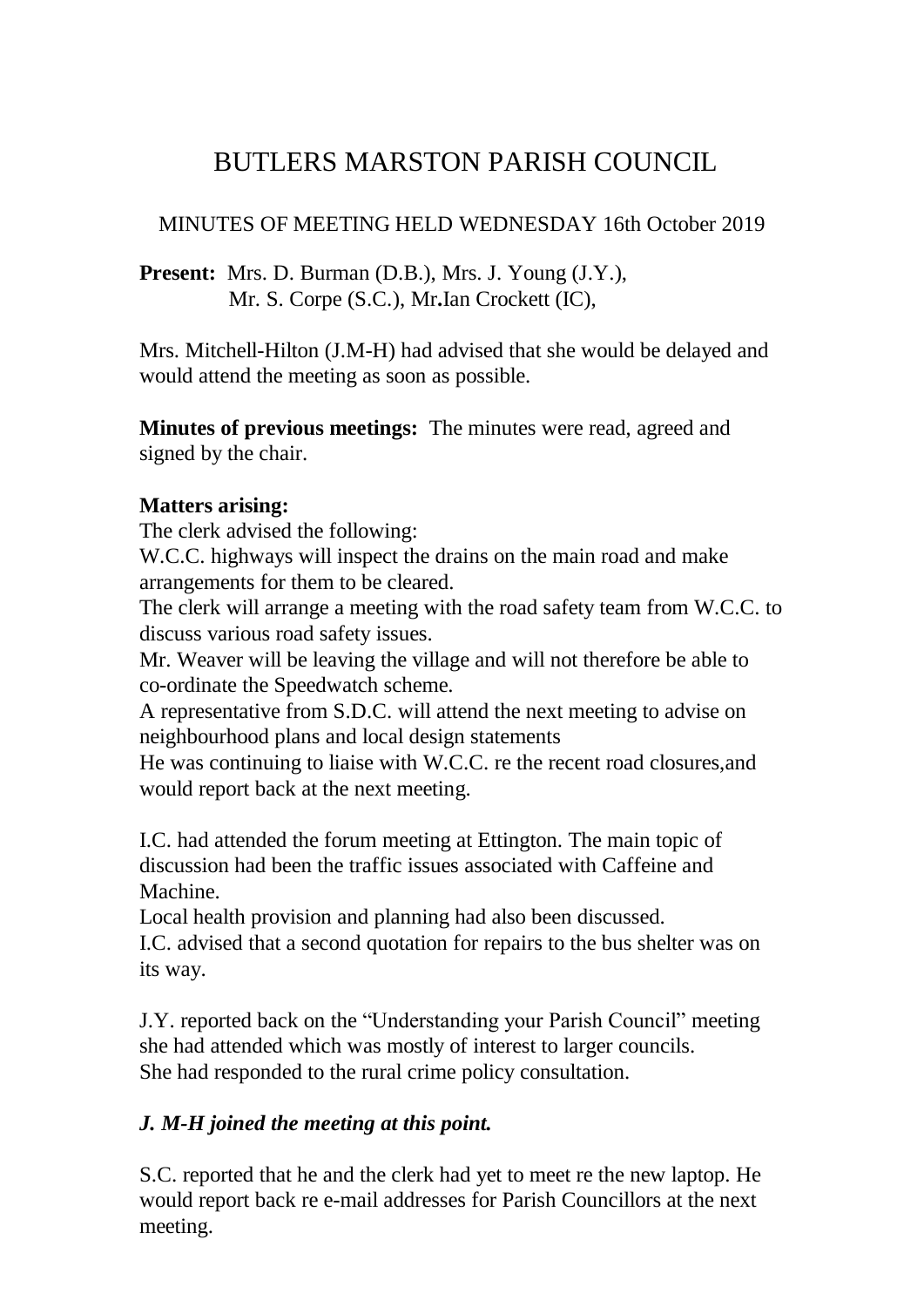J. M-H reported that she had reviewed the rail strategy policy, but felt that it was not directly relevant to B.M.P.C.

#### **Correspondence :**

The clerk had distributed e-mails received.

### **Finance:**

The clerk distributed copies of the financial regulations. After discussion, a daft was agreed; the clerk will send a copy to J. M-H for proof reading. The finished document will be presented at the next meeting.

The clerk advised that the Parish Council's insurance covered volunteers working on behalf of the Parish Council. Mowing formed part of the clerk's contracted duties, and was therefore covered by the insurance. The bus shelter and the war memorial were registered with the Insurers as assets of the Parish Council.

The following expenditure was agreed unanimously:

| Item of expenditure         | Amount  | Proposed/seconded |
|-----------------------------|---------|-------------------|
| Plants for the war memorial | £13.90  | D.B.J.Y.          |
| Parish Council insurance    | £227.32 | $J.M-H/J.Y.$      |

The clerk will prepare a budget forecast including details of a proposed salary for the clerk and fees for mowing the village green for 2020/2021 to inform a decision on the Parish Precept at the next meeting.

The clerk advised that over the last ten years mowing the village green had cost approximately £400 per annum. This included depreciation on the mower, repairs and servicing, fuel costs and a "nominal" hourly rate of £10/ hour for 20 hours of mowing.

The costs of computer consumables had been approximately £10 per annum over the last 5 years.

The clerk will prepare and distribute a draft risk assessment policy/procedure.

It was agreed that J M-H would be the third signatory on the Parish Council's bank account.

The clerk will forward details of changing bank mandate signatories to J. M-H.

# **Social media policy:**

J. M-H and S.C. presented a draft communication and social policy. It will be an agenda item at the next meeting.

Councillors will send comments to J. M-H and S.C.